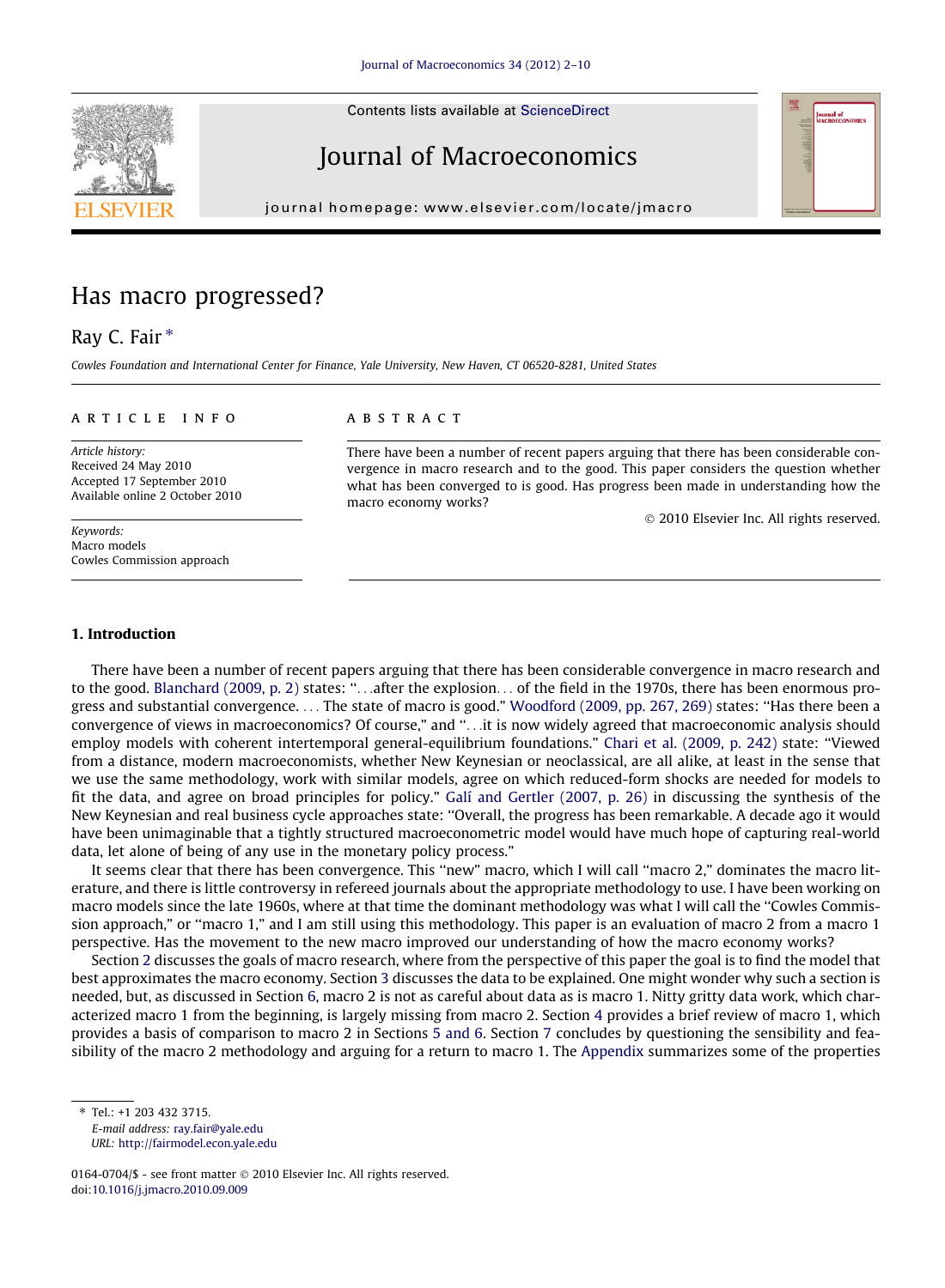#### 2. Goals of macro research

As in any discipline, there are many goals and interests in macro. [Solow \(2008, p. 246\),](#page-8-0) for example, states: ''My general preference is for small, transparent, tailored models, often partial equilibrium, usually aimed at understanding some little piece of the (macro-)economic mechanism." This view is echoed in [Blanchard \(2009, p. 17\)](#page-8-0), where one of his hopes/pleas is ''for the rehabilitation of partial equilibrium modeling in macroeconomics."

Although partial equilibrium models can shed light on important macroeconomic questions, the main goal of macro from the beginning has been to explain the entire economy—to develop models that can explain well fluctuations in all the key macroeconomic variables. This is true of both the new macro, where the emphasis is on general equilibrium models, and of the old, where complete models of the economy are specified and estimated. The focus of this paper is on complete models.

This emphasis on explaining fluctuations should not be confused with forecasting. It is sometimes said that a certain model may be good at forecasting, but does not correctly explain the economy. A correctly specified model, however, should not forecast worse than a misspecified model conditional on use of the same information. Real-time forecasting is something one may do after a model has been specified, estimated, and tested. It is of the nature of an after thought. In fact, although a correctly specified model should produce more accurate ex ante forecasts than a misspecified model, its forecast errors could be large. If, for example, changes in asset prices, like stock prices and housing prices, are essentially unforecastable and if asset values have important effects on aggregate consumption through household wealth effects, a model that correctly accounts for these wealth effects may not forecast well if it cannot forecast changes in asset prices.

''Explaining fluctuations well" should also not be taken to be an interest only in short run issues. Ideally, a correctly specified model should explain both short run and long run movements in the macro variables. If a model has poor dynamic properties, it is not a good model even if can explain short run fluctuations well.

The issues of ''explaining versus forecasting" and ''short run versus long run" are related to [Gregory Mankiw's \(2006\)](#page-8-0) distinction between macroeconomists as scientists and as engineers. Although one might say that scientists are interested in the long run and in ''explaining" while engineers are interested in the short run and in ''forecasting," this is not relevant for the choice of models. Both scientists and engineers should be concerned with developing and using the best model the model that best explains economic fluctuations. A correctly specified model is of interest to both; the goal is to find and use the best model.

## 3. The data

Four key macroeconomic variables are real GDP, the GDP deflator, the unemployment rate, and a short term interest rate. A complete macro model must at least explain these. The following discussion will focus on the United States. Quarterly national income and product accounts (NIPA) data are available from 1948 and quarterly flow of funds accounts (FFA) data are available from 1952. The US population was about 158 million in 1952 and 307 million in 2009.

The NIPA provide data on GDP and many components. How much disaggregation is necessary to explain GDP? My experience is at a minimum nine categories: three consumption categories (services,  $c_1$ , nondurables,  $c_2$ , durables,  $c_3$ ), three investment categories (housing,  $i_1$ , plant and equipment,  $i_2$ , inventory,  $i_3$ ), imports, m, exports, x, and government spending, g. GDP, y, by definition is  $c_1+c_2+c_3+i_1+i_2+i_3-m+x+g+d,$  where  $d$  is a discrepancy term due to the use of chain-link price indices in constructing the data. Data on output of the private sector (called the "firm sector" below),  $y_f$ , are also available.

The NIPA also provide data on the GDP deflator and other aggregate price indices. For use below, let  $p_f$  denote the price deflator for firm output. Considerable data on the income side are available—wages, interest, dividends, profits, transfer payments, taxes. Finally, data on capital stocks are available—durables, housing, plant and equipment, and inventories.

The bureau of labor statistics (BLS) provides data on employment, hours, and the labor force. My experience is that at a minimum the labor force needs to be disaggregated into males 25–54, females 25–54, and all others 16 and over. Denote these  $l_1$ ,  $l_2$ , and  $l_3$ . Some people have two jobs, and from the data one can get an estimate of this number, n. Data are available on the number of jobs in the firm (private) sector,  $j_f$ , the number of jobs in the government sector (state and local, federal civilian, federal military),  $j_g$ , the number of hours worked per job in the firm sector,  $h_f$ , and the number of hours worked per job in the government sector,  $h_{\rm g}$ . The unemployment rate is by definition  $(l_1+l_2+l_3-j_f-j_{\rm g}+n)/(l_1+l_2+l_3)$ . Productivity in the firm sector is by definition  $y_f$  divided by  $j_f \cdot h_f$ . From NIPA wage data and BLS employment data, one can get estimates of wage rates. For use below, let  $w_f$  denote a wage rate index for the firm sector.

From the Federal Reserve one can get data on short term and long term interest rates. The FFA provide flow of funds data and financial stock data. It is possible to link the FFA data to the NIPA income-side data, which accounts for all financial flows among the sectors and all balance sheet constraints. A common aggregation of sectors is (1) household, (2) non financial firm, (3) financial firm, (4) state and local government, (5) federal government (including the monetary authority), and (6) foreign.

Considerable international data are available from the IMF and the OECD: exchange rates, oil prices, national income data for other countries, trade flows. A major change in empirical macro in the last 30 years has been an increase in these data. Multicountry models can now be easily estimated.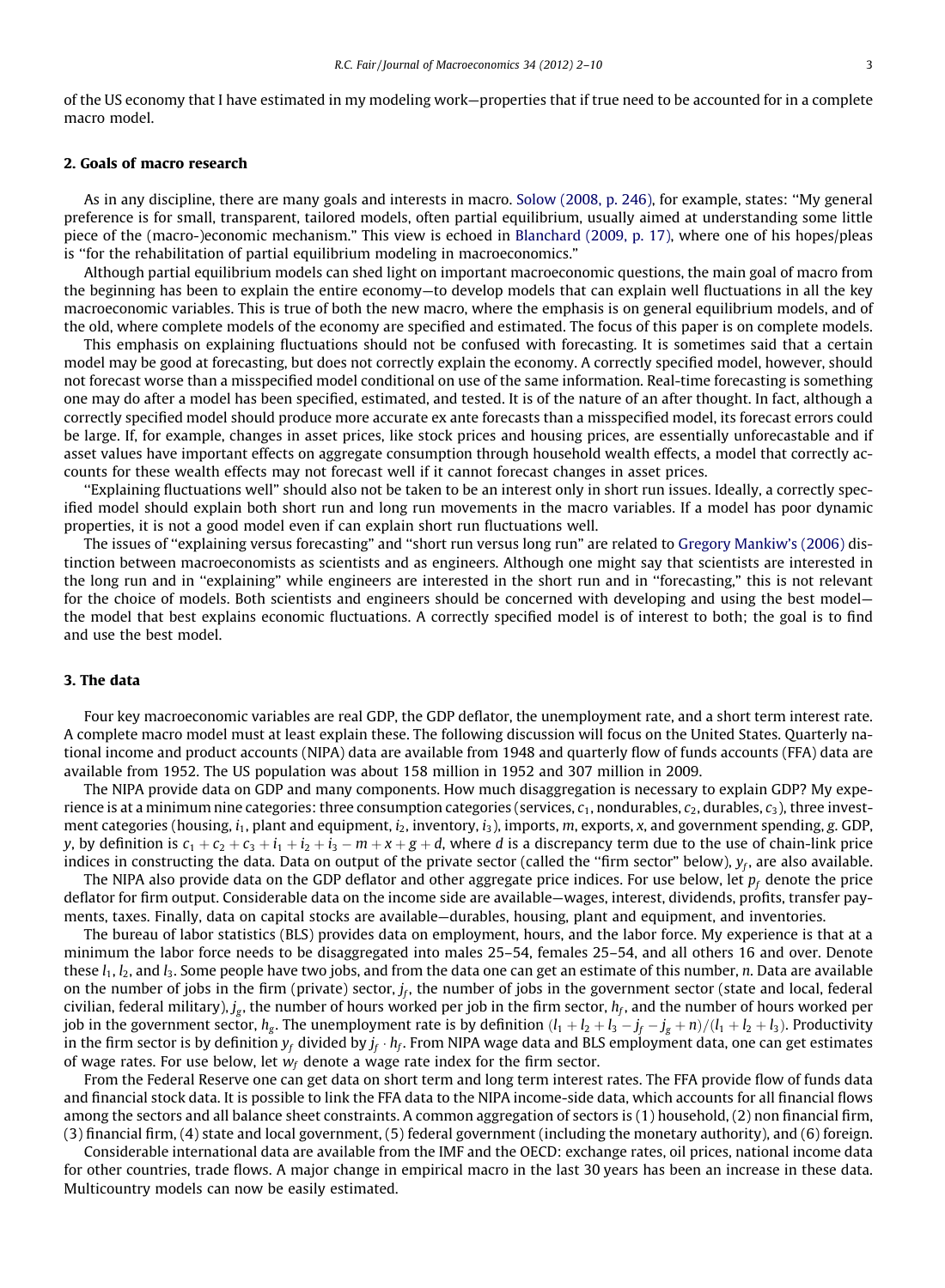### 4. Macro 1

[Shimer \(2009, p. 280\)](#page-8-0) in his discussion of the convergence in macro argues that ''...virtually all modern macroeconomic models build upon two foundations ... First, households maximize expected utility subject to a budget constraint. Second, firms maximize expected profits." In this respect the new macro does not differ from the old. The Cowles Commission (CC) approach that macro 1 follows uses theory to choose left hand side and right hand side variables in equations to be estimated. The estimated equations are taken to be approximations to the decision equations of agents. Early examples are [Tinbergen \(1939\) and Klein \(1950\).](#page-8-0) Theory was clearly important in this work. Nearly half of [Klein's \(1950\)](#page-8-0) book is devoted to intertemporal optimizing models of households and firms.

Consider modeling household behavior. A household can be considered to solve a multiperiod maximization problem subject to a lifetime budget constraint. Given, say, the data outlined in Section 3, the main decision variables might be domestically-produced and foreign-produced purchases of services, nondurables, durable goods, and housing plus how much labor to supply. Taken as given by the household would be the initial stocks of durables and housing, the initial value of net financial wealth, and current and expected future values of wage rates, prices, interest rates, exchange rates, tax rates, and transfer payments and other non labor income. Age of household, life expectancy, and bequest values are also relevant.

In moving from this theory to econometric specifications is the realization that the data pertain to millions of households. The aim is to find equations that are consistent with the theory and explain the aggregate data well—good approximations to aggregate decision equations. Given the data in Section 3, there would be equations explaining  $c_1$ ,  $c_2$ ,  $c_3$ ,  $i_1$ ,  $m$ ,  $l_1$ ,  $l_2$ ,  $l_3$ , and  $n$ . The explanatory variables to try are those taken as given by the household in its maximization problem, including variables that affect its future expectations.

Considering now modeling firm behavior. A firm can also be considered to solve a multiperiod maximization problem, where the objective is the present discounted value of expected future after-tax cash flow. Assuming a monopolistically competitive environment, the decision variables might be the firm's price, wage rate, output, investment, and employment. Taken as given by the firm would be its initial stocks of inventories and capital, current and expected future demand curves for its output and labor supply curves it faces, and current and expected future values of interest rates and tax rates. The expected demand and supply curves would reflect the firm's expectations of its competitors' behavior.

Given the data in Section 3, this theory would be used to specify equations explaining  $p_f$ ,  $w_f$ ,  $y_f$ ,  $i_2$ ,  $j_f$ , and  $h_f$ . Inventory investment,  $i_3$ , by definition is then  $y_f$  minus total sales of the firm sector. The explanatory variables to try are those taken as given by the firm in its maximization problem, including variables that affect its future expectations.

In moving from theory to empirical specifications, the CC approach uses lagged values freely, in particular lagged dependent variables. These are meant to pick up expectational effects if, say, expectations are adaptive or partial adjustment effects if there is psychological inertia in responding to changes. In a widely cited paper [Griliches \(1967\)](#page-8-0) pointed out that it is difficult to distinguish in the data between adaptive expectations and partial adjustment. The difference has to do with serial correlation properties of the error term, and this is subtle to test. The CC approach generally ignores this distinction. If lagged variables are significant, this may be do to expectational effects, partial adjustment effects, or some combination of the two. The aim is to get good approximations to the decision equations, and the theory of household and firm behavior used to guide the specifications is taken to be compatible with either adaptive expectations or partial adjustment or both.

In this setup unemployment can be explained as follows. The maximization problems of firms result in values of prices and wages and other variables (including the amount of labor demanded). These solutions are based on a certain set of expectations about product demand schedules and labor supply schedules. The maximization problems of households result in values of the consumption goods and labor supply. These solutions are based on a certain set of expectations about prices and wages. It may be that the total amount of labor demanded by firms (and by the government) is less than the amount that households want to supply. Assuming that firms only hire the amount of labor that they want, unemployment can be considered the difference between the amount households would like to supply from solving their maximization problems and the amount firms demand from solving their maximization problems. If this difference is positive, then the prices and wages set by firms would not be market clearing. Note that this lack of market clearing does not have to be from any stickiness in changing prices and wages. It may simply be from using expectations that turn out not to be right. Lack of market clearing in the goods market would take the form of unintended inventory investment.<sup>1</sup>

Moving now from household and firm behavior to the behavior of the monetary authority, both macros 1 and 2 deal with interest rate rules. These rules are usually referred to as ''Taylor rules," from [Taylor \(1993\)](#page-8-0), although they have a longer history. The first rule is in [Dewald and Johnson \(1963\),](#page-8-0) who regressed the Treasury bill rate on a constant, the Treasury bill rate lagged once, real GNP, the unemployment rate, the balance-of-payments deficit, and the consumer price index. The next example is in [Christian \(1968\).](#page-8-0) I added an interest rate rule to my US model in [Fair \(1978\).](#page-8-0) After this, [McNees \(1986, 1992\)](#page-8-0)

In the early 1970s there was a "disequilibrium" literature analyzing the consequences of prices and wages not being market clearing. A key paper was [Barro](#page-8-0) [and Grossman \(1971\).](#page-8-0) This literature took prices and wages as predetermined, and so it had limited appeal. In my theoretical work at this time—[Fair \(1974\)](#page-8-0)—I endogenized prices and wages by assuming that firms behave in a monopolistically competitive environment and determine prices and wages along with other decision variables by solving multiperiod maximization problems. If expectations are not rational, this can lead to disequilibrium, as just outlined. That theory did not catch on. Interest began to be focused on the assumption of rational expectations, and it was not appealing to explain disequilibrium from expectation errors. Interest also began to be focused on price and wage rigidities like menu costs and Calvo pricing.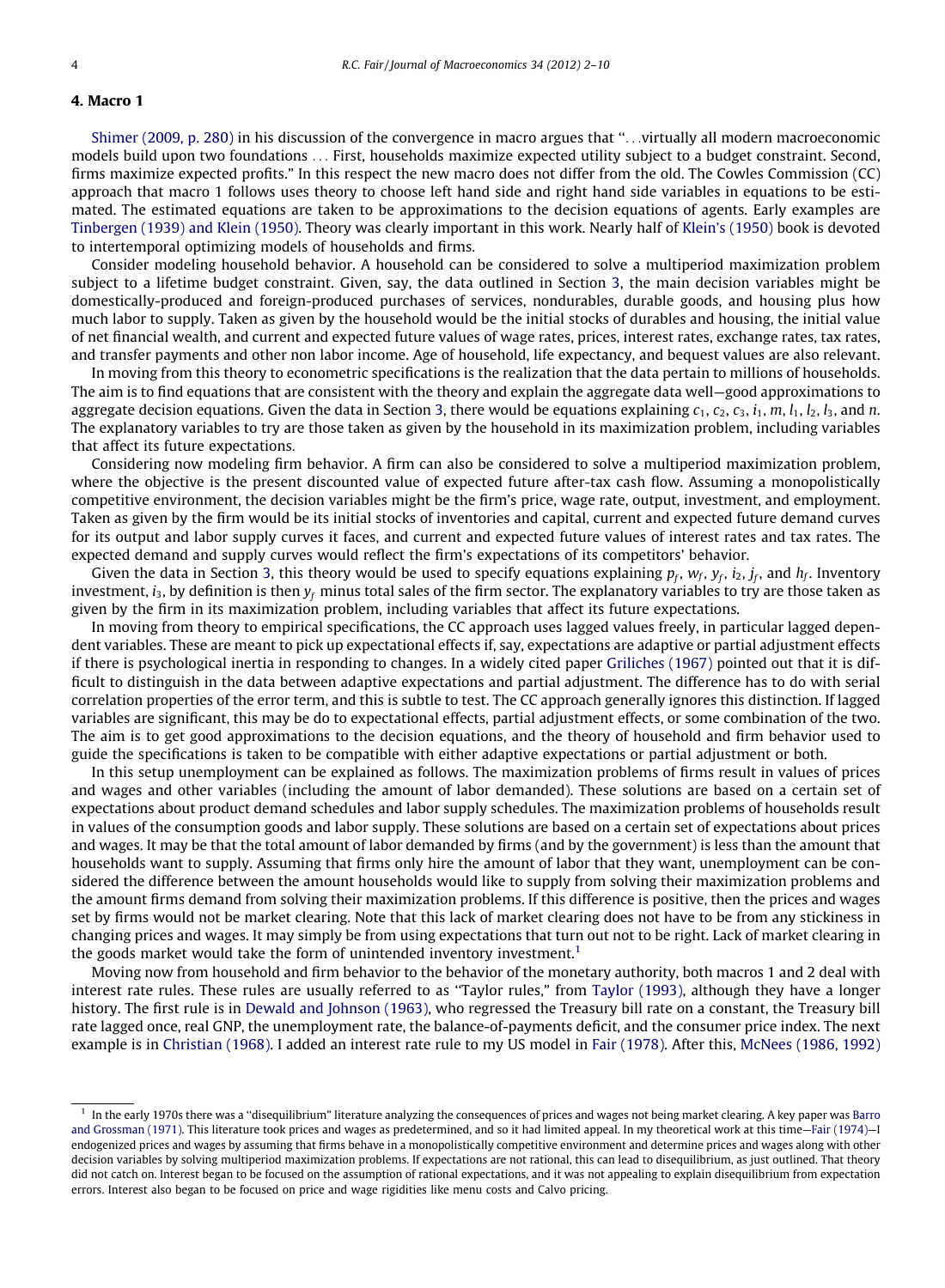estimated rules in which some of the explanatory variables were the Fed's internal forecasts of various updates. [Khoury](#page-8-0) [\(1990\)](#page-8-0) provides an extensive list of estimated rules through 1986.

The relationship between long term and short term interest rates is an important one in macro. Macro 1 models have long estimated ''term structure" equations, where a long term rate is regressed on current and lagged values of a short term rate. The theory behind this is that long term rates depend on current and expected future short term rates, and the use of lagged values is meant to pick up expectational effects. Estimated term structure equations link long term rates to the short term rate that is determined by the interest rate rule.

There are usually many identities in macro 1 models, especially if the NIPA and FFA data are linked. There are identities relating changes in net financial assets to financial saving (or dissaving). For example, for the household sector the change in net financial assets is equal to the financial saving of the household sector plus capital gains or losses on stocks held by the household sector. This identity links changes in stock prices to changes in household financial wealth. For the federal government the change in its debt is equal to the federal deficit (plus or minus a few other items). Federal interest payments increase as the debt increases, and this can be modeled given data from the FFA on the federal debt and from the NIPA on federal interest payments.

Other identities relate to the physical stock variables. For each stock variable, say the stock of housing, there is an identity that says that the stock of housing at the end of the current period is equal to one minus the depreciation rate times the stock at the end of the previous period plus housing investment in the current period. In other words, the stock variables change over time as a function of investment. Productivity is determine from the identity presented in Section 3, given decision equations determining output, jobs, and hours.

The equations to be estimated generally have right hand side endogenous variables and may have serially correlated errors. Two stage least squares, with possibly accounting for serial correlation, is a common method used to obtain consistent estimates. Identification is almost never a problem in this approach because many exogenous and lagged endogenous variables in the model are excluded from each equation. [Sims \(1980\)](#page-8-0) questioned whether the exclusion restrictions are in fact sensible, but they are within the context of the theory. There are surely many variables that affect household maximization problems that do not affect firm maximization problems and vice versa. One would not add the lagged stock of inventories to consumption equations or the lagged stock of durable goods to employment demand equations.

The CC approach largely ignores potential unit-root problems. It simply assumes, at least implicitly, that all variables are trend stationary. If this assumption is wrong, the coefficient estimates are not affected, but the estimated standard errors and thus hypothesis testing are. Bootstrapping can, however, be used to test the accuracy of the estimated standard errors.

Many techniques are available for testing the estimated equations. Of particular concern is whether the coefficients change over time. How structurally stable are the estimated equations? The search for good fitting equations consistent with the theory is also subject to potential data mining problems if many specifications are tried. Outside sample tests are needed to check for this. The [Lucas \(1976\)](#page-8-0) critique says that the coefficients may not be stable if they are based on expectations that change over time or change when a new policy regime replaces an old one. This problem is part of the larger problem of potential coefficient instability, and it may not be the most serious. If expectations are not rational or if regimes do not change very often or by very much, any instability caused by Lucas-critique related issues may be small relative to instabilities caused by other things, like the changing age distribution of the population. At any rate, testing is a critical part of the CC approach.

#### 5. Macro 2

The way in which theory is used in the CC approach has been rejected by the new macro. Also rejected is the CC approach to modeling expectations. In macro 2 the maximization problems are taken more seriously in that the aim is to directly estimate the parameters in these problems, and the maximization problems are specified using rational expectations. In early work the parameters were calibrated rather than estimated, but current work mostly uses Bayesian estimation. There is usually some calibration, but many of the parameters are estimated. The models that are estimated are called dynamic stochastic general equilibrium (DSGE) models. [Chari et al. \(2009, p. 243\)](#page-8-0) state: ''An aphorism among macroeconomists today is that if you have a coherent story to propose, you can do it in a suitably elaborate DSGE model."

Many of the current DSGE models are making assumptions about rigidities, habit persistence, and adjustment costs that would appeal to one following the CC approach. They are assumptions that seem theoretically appealing and help explain the data. However, they have an ad hoc flavor to them, which purists within the macro 2 community do not like. The main attack comes from [Chari et al. \(2009\)](#page-8-0), who complain that there are too many free parameters in current DSGE models.

Whatever the differences within macro 2, they are dwarfed by the difference between the way DSGE models are estimated and the way macro 1 models are estimated. Regardless of how many assumptions of an ad hoc nature are used in DSGE models, the models are based on the estimation of parameters of maximization problems. There is no movement toward the way in which theory is used in the CC approach.

#### 6. Macro 2 models

A key message, the main message, of macro 2 is that maximization problems should be specified using the assumption of rational expectations and the parameters of these problems should be directly estimated. To some people brought up under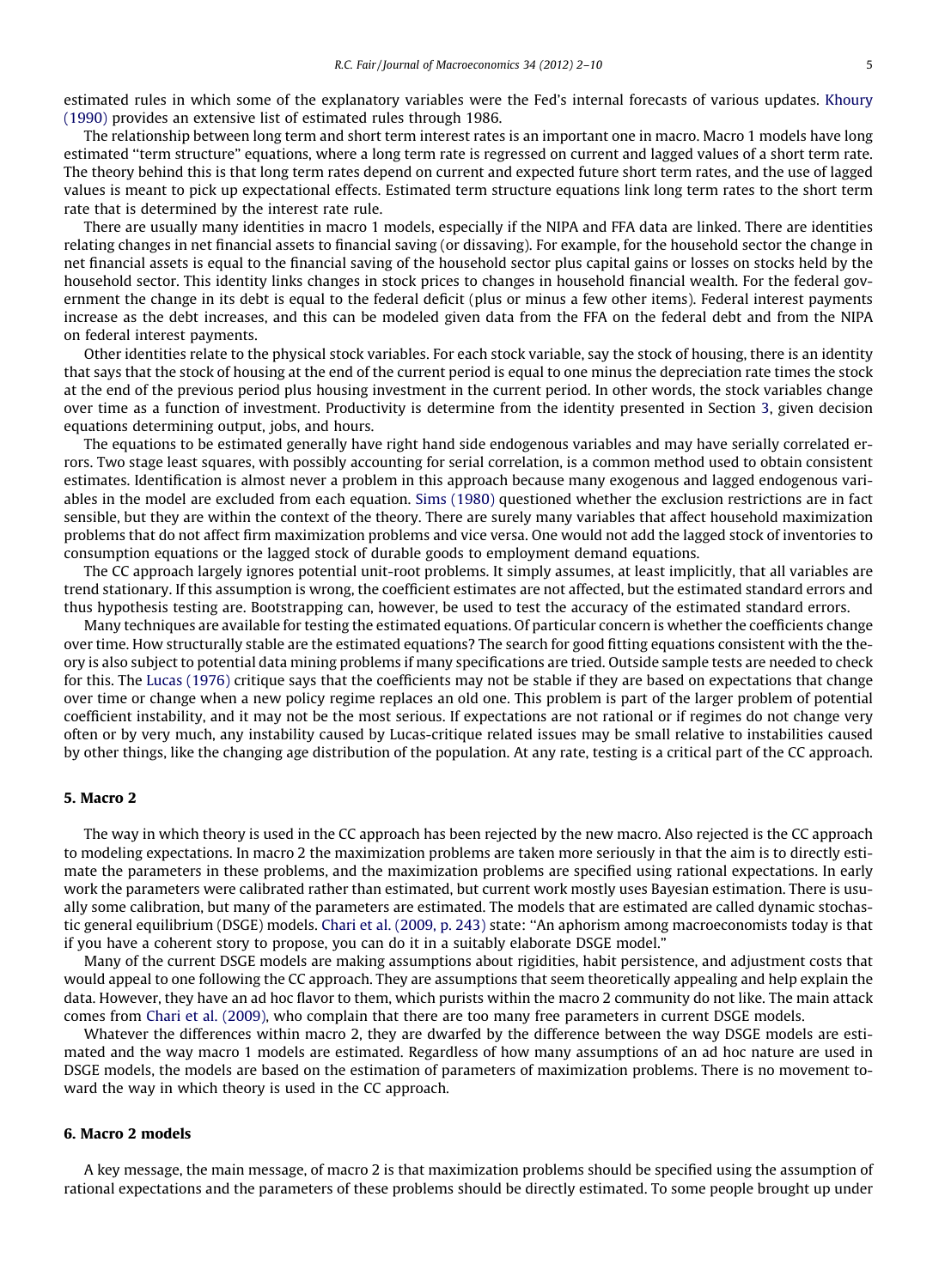macro 1, this message seems completely loony. How could one think that one or a few maximization problems so well approximate how the aggregate data behave, which are based on the decisions of millions of households and firms, that it is a good idea to try to estimate the parameters of the problems? And how could one think that households and firms know so much about how the economy works that the assumption of rational expectations is a good approximation? This is how I interpret Solow's Bonaparte comment as quoted in [Mankiw \(2006, p. 38\)](#page-8-0) about why he does not engage the new classical economists. If the person sitting next to you thinks he is Napoleon Bonaparte, the last thing you want to do is get in a discussion of cavalry tactics.

Loony or not, one way of judging the macro 2 message is to examine the latest generation of DSGE models. The DSGE model of [Smets and Wouters \(2007\)](#page-8-0) is often cited as a state of the art model, and so it is useful to consider. The estimation of the model uses quarterly data on seven variables for the 1966:1–2004:4 period: real GDP, real consumption, real investment, real wage, hours worked, inflation, and the federal funds rate.

Some of the construction of the variables for the model is problematic.<sup>2</sup> First, real consumption is taken to be nominal consumption divided by the GDP deflator, and real investment is taken to be nominal investment divided by the GDP deflator. The relative prices of consumption and investment change over time, and so real consumption and real investment in the model are not the same as in the NIPA. The best estimates of real consumption and real investment are not being used. Second, hours worked is taken to be average weekly hours of all persons in the nonfarm business sector times total civilian employment. This implicitly assumes that government workers have the same average weekly hours as workers in the nonfarm business sector, which is not the case. But more important, civilian employment is used instead of jobs. Some people have two jobs, and so civilian employment underestimates the number of jobs in the economy. This is not just a level difference because the number of people with two jobs is a cyclical variable. In fact, as discussed in Section 4, one of the decision equations of households should be an equation explaining the number of people with two jobs, *n*.

Another problem, not related to variable construction, is the choice of aggregation. Three very different categories of consumption are aggregated, especially consumption of durable goods, and investment is the sum of housing and plant and equipment investment, which are quite different types of investment. Inventory investment is not modeled, nor is the level of imports. Not modeling imports is particular serious because part of any change in consumption or investment is a change in imports, which is foreign production, not domestic production.

There is a capital stock variable in the model, but no direct data on the capital stock are used. Values of the capital stock variable are generated within the model given the data on the seven variables and a calibrated value of the depreciation rate. So direct data on the capital stock, which are available from the NIPA, are not used in the estimation.

Again, to people brought up under macro 1 it might seem astonishing that anyone could think that a macro model that uses data on seven variables could be taken seriously. Within the context of the discussion in Section 4, some important missing features are: (1) no disaggregation of consumption, (2) no disaggregation of investment, (3) no modeling of inventory investment, (4) no modeling of imports, (5) no use of data on physical stocks of durable goods, housing, plant and equipment, and inventories, (6) no use of financial wealth data of the household sector, (7) no use of data on tax rates and transfer payments of the state and local governments and the federal government, (8) no use of nonlabor income data like dividends from the firm sector and interest payments from the firm and government sectors, (9) no use of data or modeling of the labor force participation of households and the number of people holding two jobs, (10) no distinction between government employment and firm employment, and no distinction between firms' demand for jobs and demand for hours per job, (11) no long run interest rate in the model, and (12) no use of data on potential cost shock variables like oil prices and exchange rates.

The model thus seems highly misspecified. Assuming it is, then the use of the rational expectations assumption is more problematic than otherwise. It is not realistic to think that if agents are sophisticated enough to have rational expectations, they generate them using a highly misspecified model.

Another recent DSGE model is in [Edge et al. \(2008\).](#page-8-0) This is one of the models used at the Federal Reserve Board. The estimation of the model uses quarterly data on eleven variables for the 1984:1–2004:4 period. The eleven variables from which the variables used in the model are constructed are: (1) nominal GDP, (2) nominal service and nondurable consumption except for service consumption of owner-occupied nonfarm dwellings and tenant-occupied nonfarm dwellings, (3) nominal durable consumption, (4) nominal housing investment, (5) nominal plant and equipment investment and inventory investment, (6) GDP deflator, (7) deflator pertaining to 2, (8) deflator pertaining to 3, (9) total hours, (10) wage rate variable, and (11) federal funds rate.

This model has better disaggregation than the Smet–Wouters model. Service and nondurable consumption are combined, but durable consumption is treated separately. Plant and equipment investment and inventory investment are combined, but housing investment is treated separately. Also, the deflation issues are not as bad as they are in the Smet–Wouters model. The way the deflation is done, real housing investment and real non-housing investment do not match the NIPA data, but using two deflators gives somewhat more flexibility. There are stock variables in the model, but again no direct data on stocks are used. Values are generated within the model given the above data and calibrated depreciation rates. The missing features in this model are essentially the same as those in the Smets–Wouters model except that there are two consumption categories rather than one and two investment categories rather than one.

 $2\degree$  The following information is available from the on line data documentation for the published paper.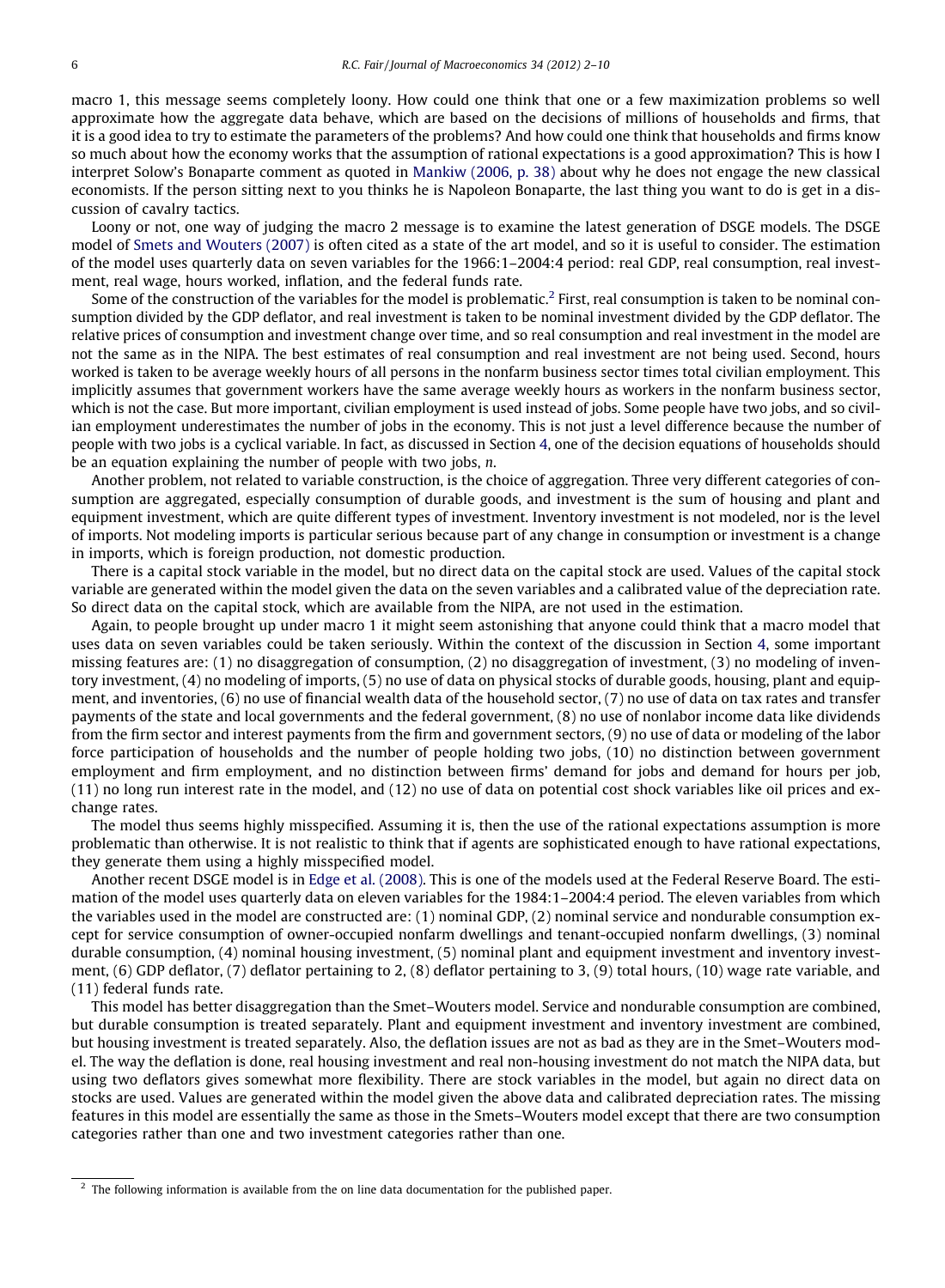An open economy DSGE model is in [Adolfson et al. \(2007\).](#page-8-0) It is a model of the Euro area, based on quarterly data for the 1970:1–2002:4 period. The model is based on data for fifteen variables: the GDP deflator, the real wage, consumption, investment, the real exchange rate, the short-term interest rate, employment, GDP, exports, imports, the consumption deflator, the investment deflator, foreign output, foreign inflation, and the foreign interest rate. The authors calibrate eight parameters and estimate 51. This model endogenizes imports, which is clearly important to do. Otherwise, its missing features are similar to those discussed for the Smets–Wouters model.

A typical DSGE model has a key property that from my work seems wrong.<sup>3</sup> A good example is the model in [Galí and](#page-8-0) [Gertler \(2007\)](#page-8-0). In this model a positive price shock—a ''cost push" shock (p. 38)— is explosive unless the Fed raises the nominal interest rate more than the increase in the inflation rate. In other words, positive price shocks with the nominal interest rate held constant are expansionary (because the real interest rate falls). In my work, however, they are contractionary. If there is a positive price shock like an oil price increase, nominal wages lag output prices, and so the real wage initially falls. This has a negative effect on consumption. In addition, household real wealth falls because nominal asset prices don't initially rise as much as the price level. This has a negative effect on consumption through a wealth effect. There is little if any offset from lower real interest rates because households appear to respond more to nominal rates than to real rates. Positive price shocks are thus contractionary even if the Fed keeps the nominal interest rate unchanged. This property is important for a monetary authority in deciding how to respond to a positive price shock. If the authority used the [Galí and Gertler \(2007\)](#page-8-0) model, it would likely raise the nominal interest rate too much thinking that the price shock is otherwise expansionary. Typical DSGE models are thus likely to be misleading for guiding monetary policy if this key property of the models is wrong.

My non macro friends often ask why macroeconomists cannot just compare models in terms of how well they fit the data and choose the model that fits best? Why are you arguing all the time? Alas, macro life is not that simple. Sample periods vary; sample periods are sometimes short, which makes data mining a potential problem; and models differ in the number of exogenous variables. A common procedure is to compute outside sample root means squared errors (RMSEs). Models can then be compared in terms of RMSEs if the sample periods are similar and the exogenous-variable information is similar. It is not, however, common to compare DSGE models to macro 1 models using outside-sample RMSEs. In fact the only case I am away of is in [Fair \(2007, Table 1\),](#page-8-0) where a DSGE model in [Del Negro et al. \(2007\)](#page-8-0) is compared to the US model in [Fair](#page-8-0) [\(2004\).](#page-8-0) The sample periods are similar, although not exact. The four-quarter-ahead RMSE for real GDP for the DSGE model is 2.62%, which compares to 1.33% for the US model in which autoregressive equations are specified for the exogenous variables (so exogenous-variable values are not assumed to be known). The eight-quarter-ahead RMSE for the DSGE model is 6.05%, which compares to 1.84% for the US model. The DSGE model is thus not accurate. This is, of course, only one example, and in future work more comparisons like this should be done.

## 7. Conclusion

There are two main criticisms that can be made regarding macro 2. The first is simply that its main message is not sensible. People obviously differ on this, and it is not directly testable. The second is that the models developed so far that follow its message are highly misspecified. This second criticism is a technical one, and it may be with more work good models will be generated. This can be tested in the long run by seeing what models develop.

There is, however, a concern about the feasibility of the macro 2 approach. One of the reasons I discussed in some detail in Sections 3 and 4 the data to be explained and the way the CC approach models the data is to emphasize that the macro economy is complicated. It is even more complicated than the above discussion suggests because I have mostly left out multicountry considerations. The list in Section 6 of important missing features of current DSGE models is not complete. In order for the macro 2 approach to have a chance of producing good models, many more variables need to be considered. [Fernández-Villaverde \(2008, pp. 693–694\)](#page-8-0) has a good discussion of the difficulties of increasing the size of DSGE models. As observable variables are added, shocks or measurement errors have to be added, and this may become problematic with a large number of variables.

Another issue, which comes back in part to whether the macro 2 message is sensible, is the size of the maximization problems. As more and more variables are added, the maximization problems have to get larger and larger. As the problems become larger, the specifications may become more arbitrary. There is more choice about what households and firms are doing. Complaints about free parameters, like those of [Chari et al. \(2009\)](#page-8-0), may increase. The trouble with the macro 2 approach is that it is locked into a restrictive estimation framework. The estimation problems are tied to the exact specifications of the maximization problems (including the assumption of rational expectations), unlike in the CC approach where the theory is less restrictive. For the macro 2 approach to work, it will have to be the case that the aggregate data can truly be well modeled by assuming they are generated from solutions of specific maximization problems with agents having rational expectations.

If the macro 2 message is not sensible or its methodology is not feasible for estimating realistic models, it is perhaps time to move back to macro 1. This requires dropping the assumption of rational expectations and trusting the theory to impose exclusion restrictions. Otherwise, the CC approach provides considerable flexibility in specification, estimation, and testing. Size is also not a constraint. The cost of abandoning the rational expectations assumption seems small, since the assumption

 $3$  See [Fair \(2004, Chapter 7\)](#page-8-0).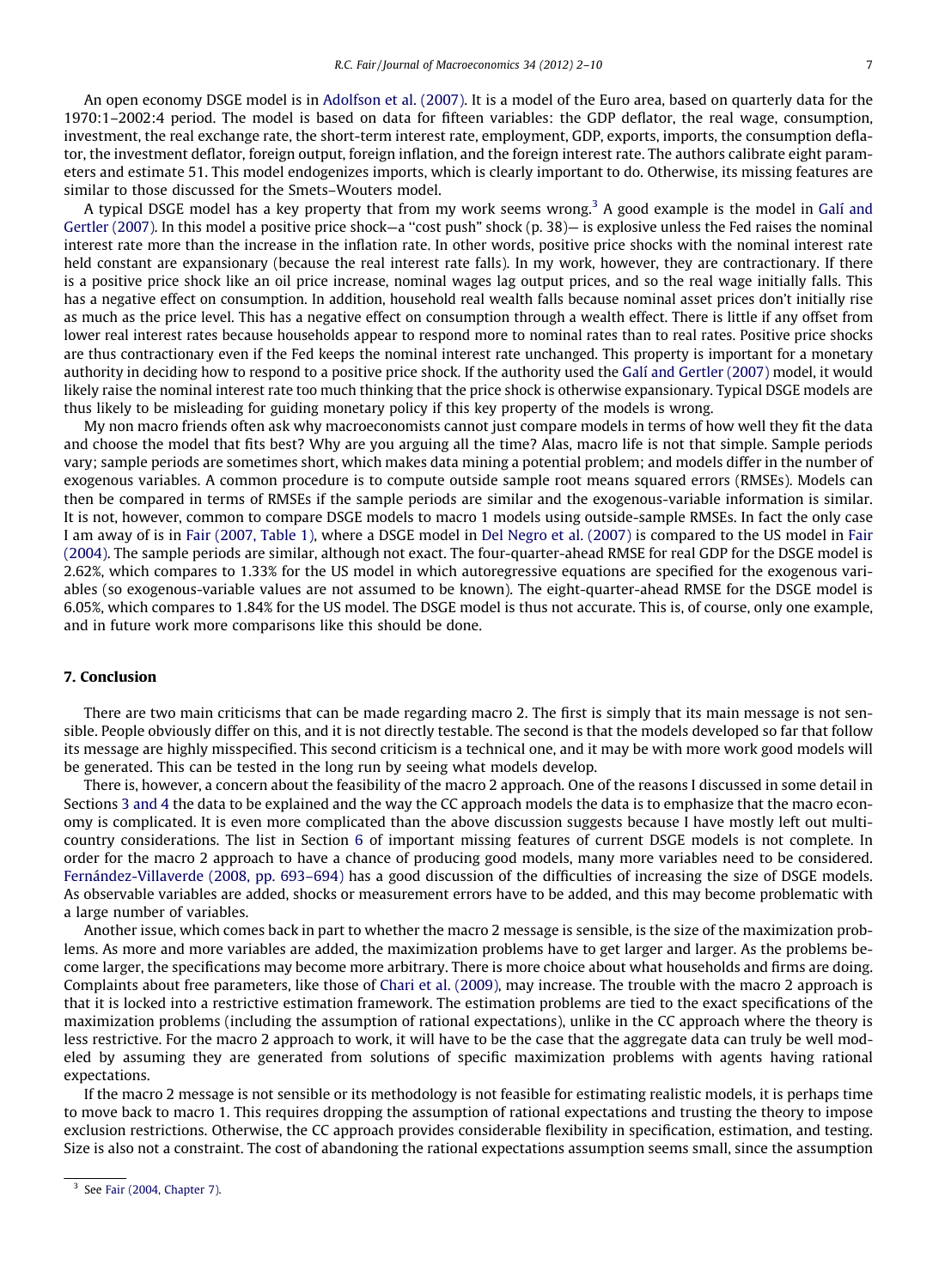seems unlikely to be realistic, and to trust theory like that outlined in Section 4 to provide exclusion restrictions does not seem unreasonable.

## Acknowledgement

Without implicating them, I am indebted to William Brainard, Rochelle Edge, Jesús Fernández-Villaverde, Michael Kiley, Jean-Philippe Laforte, and Peter Stalder for helpful comments.

#### Appendix. Estimated properties of the US economy

This appendix summarizes some of the properties of the US economy that I have estimated in my modeling work. I will continue to use the notation in Section 3. The three categories of consumption are  $c_1$ ,  $c_2$ , and  $c_3$ : service, nondurable, and durable. The three categories of investment are  $i_1$ ,  $i_2$ , and  $i_3$ : housing, plant and equipment, and inventory. The four measures of labor supply are  $l_1$ ,  $l_2$ ,  $l_3$ , and n: males 25–54, females 25–54, all others 16 and over, and the number of people with two iobs.

If the following features are in fact characteristic of the economy, they need to be accounted for in a complete macro model. The main argument of this paper is that the macro 2 approach does not seem capable of doing this.

Unless otherwise stated, the reference for the following discussion is [Fair \(2004\)](#page-8-0). An update of the multicountry (MC) model in [Fair \(2004\)](#page-8-0) is on the author's website. The US model is a subset of the MC model.

## Wealth effects on  $c_1$ ,  $c_2$ , and  $c_3$

Household wealth, both net financial wealth and housing wealth, has important effects on the three categories of consumption. This is the main channel through which changes in stock prices and housing prices affect aggregate demand.

#### Physical stock effects on  $c_3$ ,  $i_1$ ,  $i_2$ , and  $i_3$

Other things being equal, the stock of durables has a negative effect on  $c_3$ , the stock of housing has a negative effect on  $i_1$ , the stock of capital has a negative effect on  $i_2$ , and the stock of inventories has a negative effect on  $i_3$ . These stock effects mitigate recessions and tame booms. As physical stocks get low in a recession, there is, other things being equal, an increased demand to replenish them, which helps counteract the recession. The opposite happens in a boom. These stock effects are quantitatively important.

## Interest rate effects on  $c_1$ ,  $c_2$ ,  $c_3$ ,  $i_1$ , and  $i_2$

Interest rates have important effects on consumption and investment demand. Part of these effects are intertemporal substitution effects. These interest rate effects are the main way in which monetary policy affects aggregate demand.

#### Age distribution effects on  $c_1$ ,  $c_2$ , and  $c_3$

The age distribution of the US population has changed remarkably over time—the largest effect being the baby boom after World War II. The age distribution is estimated to have significant effects on the three categories of consumption.

#### After-tax real wage effects on  $l_2$ ,  $l_3$ , and n; wealth effects on  $l_1$ ,  $l_2$ , and  $l_3$

The after-tax real wage has a positive effect on three of the four categories of labor supply—the substitution effect dominating. Wealth has a negative effect—negative income effect. So, for example, an increase in stock prices leads, other things being equal, to a decrease in labor supply. Also, an increase in income tax rates leads to a decrease in labor supply.

#### Discouraged worker effects on  $l_3$  and n

Discouraged worker effects are estimated for two of the four categories of labor supply. As the economy contracts, the labor force of all others 16 and over and the number of people holding two jobs fall, other things being equal.

#### Measured labor productivity is pro-cyclical because of excess labor responses

Firms are estimated to hold excess labor at times. When output contracts, they do not immediately lay off all the workers they could, given the level of output. (The production function is taken to be fixed proportions in the short run.) Output per worker and output per worker hour are thus pro-cyclical, where the buffer is the amount of excess labor held.

#### No ''new age" of labor productivity

A plot of output per worker hour does not reveal a large increase in productivity in the 1990s. The plot does not show a ''new age" of productivity in the last half of the 1990s, which Alan Greenspan argued at the time was taking place.

### Capacity utilization is pro-cyclical because of excess capital responses

Firms are estimated to hold excess capital at times. When output contracts, they do not immediately get rid of all the capital they could, given the level of output. Capacity utilization is thus pro-cyclical, like labor productivity.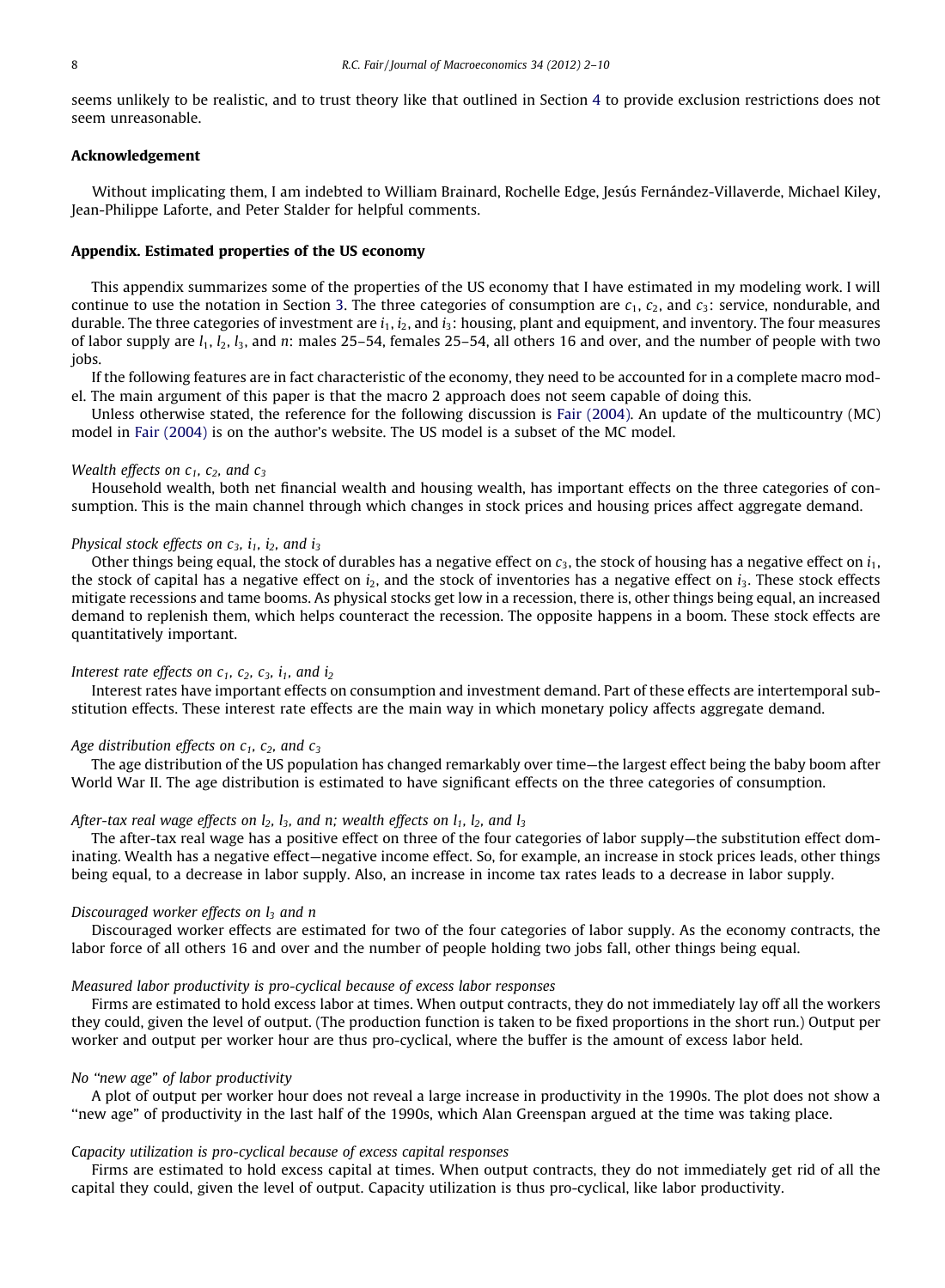## No Okun's law

Because labor supply responds to the after-tax real wage rate, wealth, and the state of the economy and because excess labor fluctuates as output fluctuates, there is no stable relationship between output growth and the change in the unemployment rate. This relationship depends on changes in other variables and on the state of the economy.

#### Price equation is nonlinear in levels

Results in [Fair \(2008\)](#page-8-0) suggest that aggregate price equations should be specified in terms of levels rather than first differences or second differences. The dynamics behind NAIRU equations are not supported by the data. There is also likely to be a nonlinear relationship between the aggregate price level and the unemployment rate at low levels of the unemployment rate, but this is hard to estimate because of few observations at low unemployment rates.

#### Wage equation is important

Results in [Fair \(2008\)](#page-8-0) also show that a wage-price specification, where the wage rate appears in the price equation and the price level appears in the wage equation, explains the data better than a reduced form price equation with the wage rate solved out.

## Estimated Fed interest rate rule is stable over time

The estimated interest rate rule in the model, which is an updated version of the estimated rule in [Fair \(1978\),](#page-8-0) has the following stability feature. The hypothesis that the coefficients in the rule are the same for the period 1954:1–1979:3 as they are for the period 1982:4–2009:3 is not rejected. Fed behavior was different during the early Volcker period, 1979:4–1982:3, as announced by the Fed, but not before or after.

#### Relative price effects on imports

The price of imports relative to the domestic price level has a negative effect on import demand. A depreciation of the dollar thus has a negative effect on imports to the extent that the depreciation raises the price of imports.

## Long run PPP effects and short run relative interest rate effects on exchange rates

Exchange rate changes are mostly unpredictable, but some effects of PPP and relative interest rates can be picked up in the estimation of exchange rate equations. This means, for example, that if the US interest rate rises relative to the euro interest rate, the dollar appreciates relative to the euro, other things being equal.

#### Positive price shocks are contractionary

This feature is discussed at the end of Section 6.

### Monetary policy has limited power

Results in [Fair \(2007\)](#page-8-0) examining optimal monetary policies show that monetary policy cannot come close to eliminating business cycles. This is true even when the interest rate is not close to zero.

#### Inflation targeting is not a good idea

Results in [Fair \(2007\)](#page-8-0) also show that the estimated interest rate rule, in which the Fed responds to both inflation and unemployment, is close to being optimal and dominates rules in which only inflation is targeted. Targeting the price level is even worse.

#### The stock market boom accounts for the large 1995–1999 expansion

The unusually large economic expansion in 1995–1999 can be accounted for by the stock market boom that began in 1995. Had it not been for this boom, it would have been business as usual.

#### The stock market decline accounts for much of the sluggish 2000:4–2004:3 economy

Results in [Fair \(2005\)](#page-8-0) show that much of the sluggish economy that began in the last half of 2000 and continued through 2004 in spite of expansionary monetary and fiscal policies can be explained by the stock market decline. The other main culprit was a decline in exports.

#### More generally, asset-price changes are important

Major asset prices in the US model are stock prices, housing prices, oil prices, and exchange rates. Changes in these prices are essentially unforecastable, and results in [Fair \(2010\)](#page-8-0) show that between about 25 and 37 percent of the forecast-error variance of output growth over 8 quarters is due to these changes.

#### Some estimated responses

The following results give a general idea of some quantitative responses in the MC model. The latest update of the model, dated January 30, 2010, is used for the results. Because the model is nonlinear and because the results depend on initial con